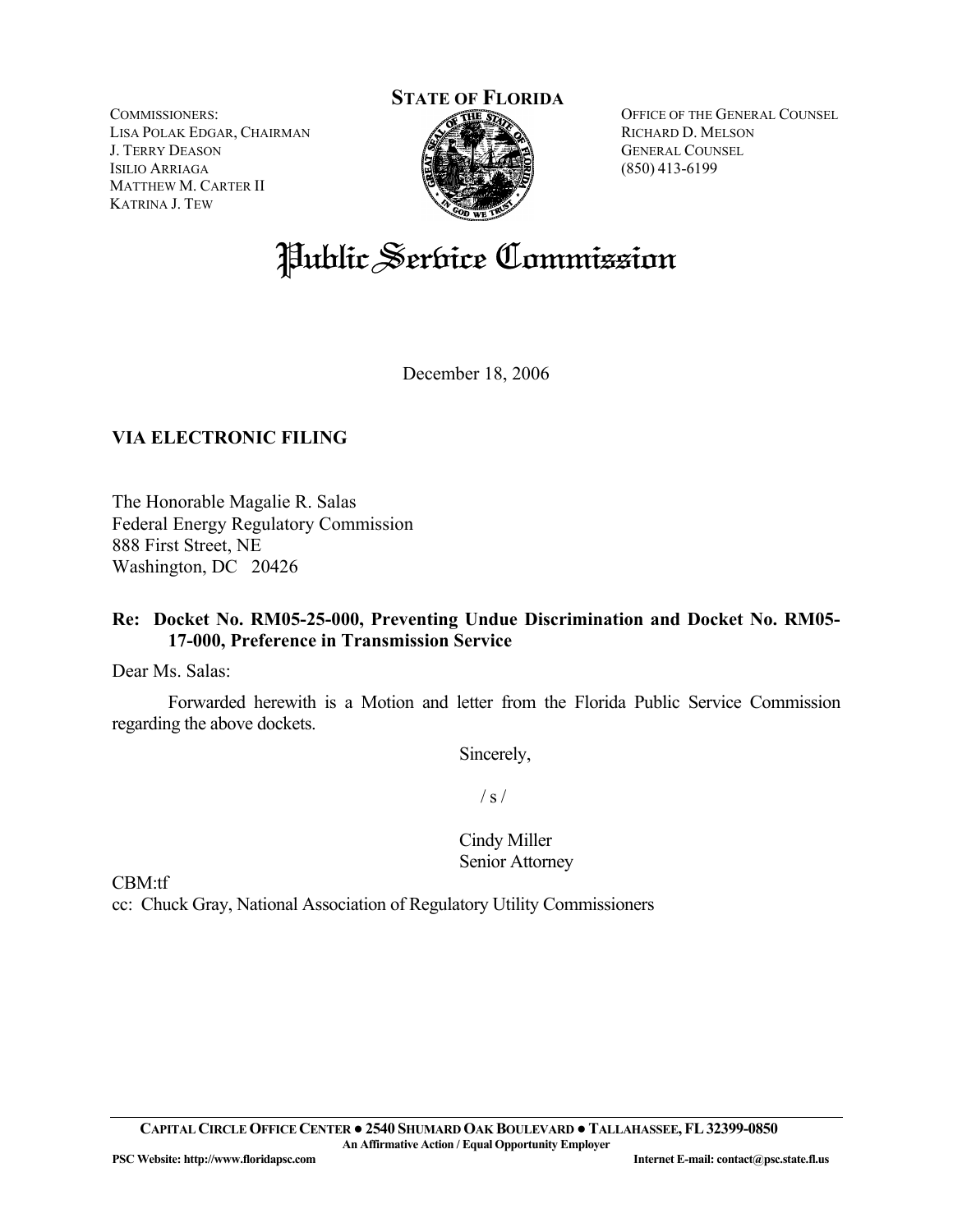#### **UNITED STATES OF AMERICA BEFORE THE FEDERAL ENERGY REGULATORY COMMISSION**

 $\overline{)}$ )  $\lambda$  $\mathcal{L}$ 

Preventing Undue Discrimination and Preference in Transmission Service

RM05-25-000 RM05-17-000

#### **MOTION OF FLORIDA PUBLIC SERVICE COMMISSION FOR LEAVE TO FILE LATE-FILED COMMENTS**

Pursuant to Rules 212 and 214 of the Rules of Practice and Procedure of the Federal

Energy Regulatory Commission's (FERC), the Florida Public Service Commission (FPSC)

hereby requests leave to file Comments out-of-time in the above-captioned proceeding.

In order to meet in a publicly-noticed and open forum, the FPSC placed this matter on its

December 18, 2006 Internal Affairs. Thus, these comments are filed after the discussion at that meeting.

 The FPSC, a state public service commission, is given the authority, pursuant to Chapters 350, 366, and 403, Florida Statutes, to regulate electric utilities within the State of Florida, and to exercise the police power of the state for the protection of the public welfare. It is important for the FERC to receive this State perspective.

Accordingly, the FPSC respectfully seeks to file the attached letter a few days late.

Respectfully submitted,

 $\frac{1}{s}$  /

 Cindy B. Miller Office of the General Counsel

 FLORIDA PUBLIC SERVICE COMMISSION 2540 Shumard Oak Boulevard Tallahassee, Florida 32399-0850 (850) 413-6199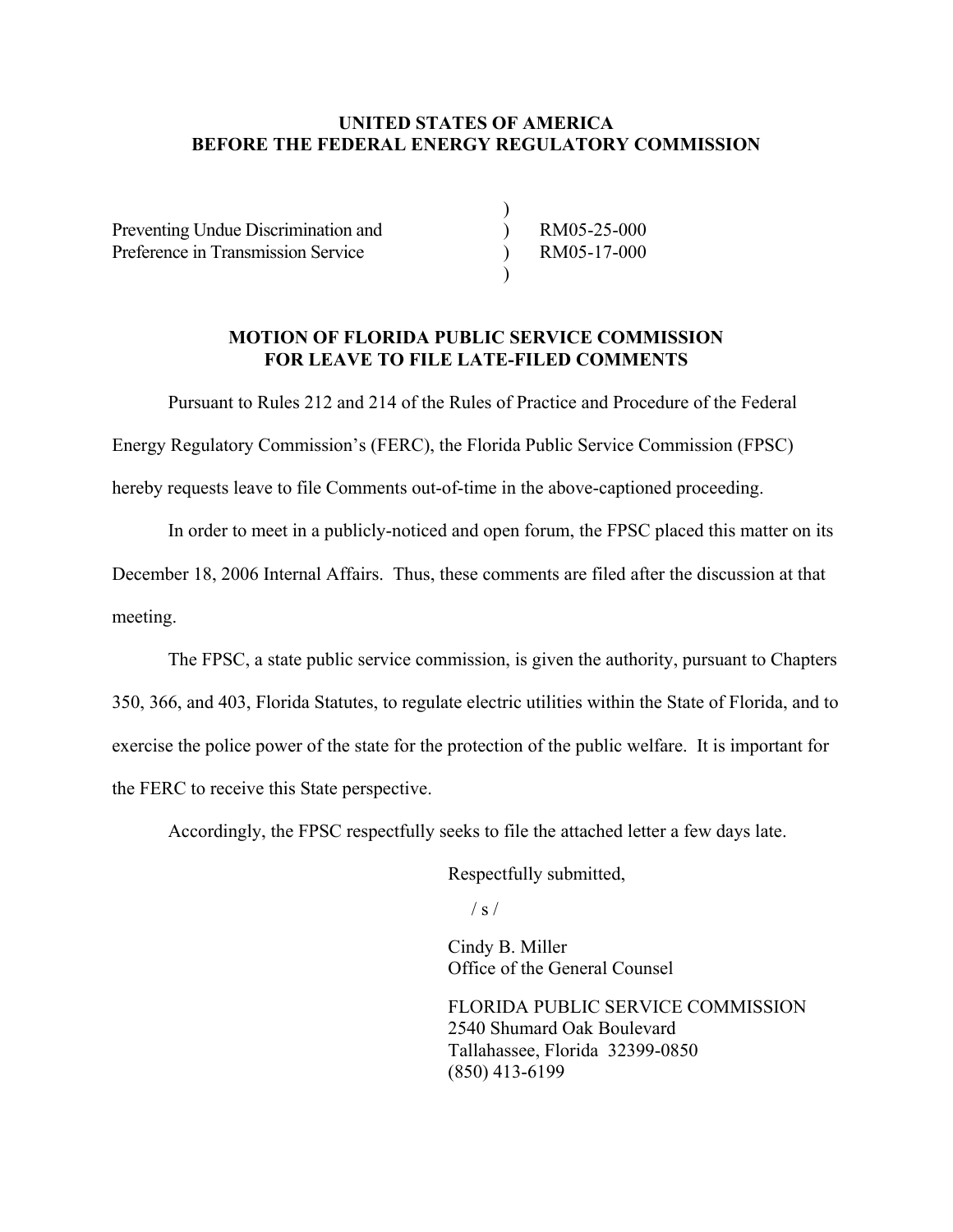LISA POLAK EDGAR **CHAIRMAN** 

### **STATE OF FLORIDA**



CAPITAL CIRCLE OFFICE CENTER 2540 Shumard Oak Boulevard Tallahassee, FL 32399-0850 (850) 413-6044

# Public Service Commission

December 18, 2006

# **VIA ELECTRONIC FILING**

The Honorable Joseph T. Kelliher, Chairman The Honorable Sudeen G. Kelly The Honorable Philip D. Moeller The Honorable Marc Spitzer The Honorable Jon Wellinghoff Federal Energy Regulatory Commission 888 First Street, NE Washington, DC 20426

## **Re: Docket No. RM05-25-000 and RM 05-17-000, Preventing Undue Discrimination and Preference in Transmission Service**

Dear Chairman Kelliher and Commissioners:

The Florida Public Service Commission (FPSC) writes to urge caution about the Transparent Dispatch Advocates (TDA) proposal made in their September 20, 2006, Reply Comments. You sought comments on the proposal in your November 15, 2006, Supplemental Notice.

We are concerned there could be ill-defined and unintended consequences regarding the adoption and implementation of the concept of transparency. Redispatch is a highly technical and complicated matter, and the TDA proposal is not clear on how it could be administered nor is it apparent as to its impact on transmission operators. Possible unintended consequences could include:

- harm to reliability for consumers if utilities no longer have redispatch as an operational reliability technique;
- administrative difficulties and excessive cost in implementation;
- a loss of confidentiality of utility information which should be entitled to such protection; and
- compelling the provisioning of services that risk increasing retail costs.